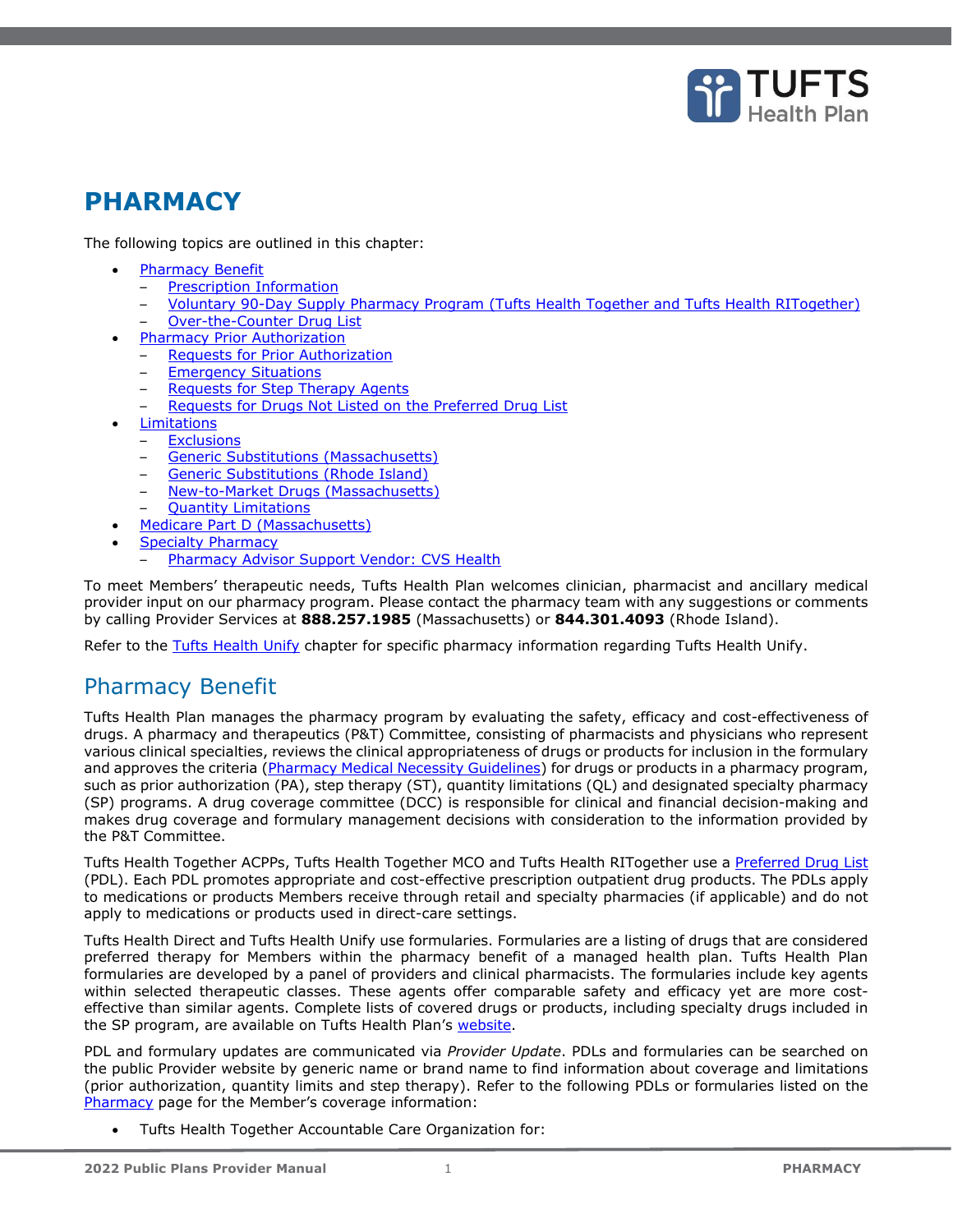

- Tufts Health Together with Atrius Health
- Tufts Health Together with Boston Children's ACO
- Tufts Health Together with BIDCO
- Tufts Health Together with CHA
- Tufts Health Together Managed Care Organization (MCO)
- Tufts Health RITogether
- Tufts Health Direct (Qualified Health Plan)

**Note:** PDF versions of Tufts Health Together and Tufts Health RITogether products Member PDLs and Tufts Health Direct formularies can be downloaded from the public Provider website.

# <span id="page-1-0"></span>Prescription Information

#### **For Tufts Health Together or Tufts Health RITogether members, providers may prescribe:**

- Up to a 30-day supply of most medications or products when Tufts Health Together or Tufts Health RITogether members fill their prescription at a retail pharmacy (see "Voluntary 90-Day Supply Pharmacy Program for Tufts Health Together and Tufts Health RITogether Members" section below for information on exceptions to the 30 day prescribing limitation).
- Up to a 60-day supply of dextroamphetamine or methylphenidate for the treatment of ADHD or narcolepsy for Tufts Health Together members.

Up to a 365-day supply of prescription contraceptives, including for an initial fill.

#### **For Tufts Health Direct members, providers may prescribe:**

- Up to a 60-day supply of dextroamphetamine or methylphenidate for the treatment of ADHD or narcolepsy for Tufts Health Direct members. Up to a 90-day supply of maintenance medications or products may be prescribed for Tufts Health Direct members when members fill their prescription at a retail pharmacy or a CVS Caremark mailorder pharmacy.
- Up to a 365-day supply of prescription contraceptives following an initial fill of the same contraceptive medication.

# <span id="page-1-1"></span>Voluntary 90-Day Supply Pharmacy Program for Tufts Health Together and Tufts Health RITogether **Members**

Tufts Health Together and Tufts Health RITogether has a voluntary 90-day supply pharmacy program. The program allows for select generic maintenance medications used to treat common chronic conditions to be filled at a retail pharmacy for a 90-day supply. Refer to the appropriate [PDL](https://tuftshealthplan.com/provider/pharmacy/public-plans/overview) to see if a medication or product can be filled for a 90-day supply

# <span id="page-1-2"></span>Over-the-Counter Drug List

Tufts Health Plan covers select over-the-counter (OTC) drugs or products for Tufts Health Together MCO, Tufts Health Together ACPPs and Tufts Health RITogether members. If a Member needs a covered OTC drug or product, write a prescription for the product for the member to fill at a pharmacy and obtain the drug or product under the pharmacy benefit. Refer to the over-the-counter medication [coverage information](https://tuftshealthplan.com/provider/pharmacy/tufts-health-public-plans) for more details. For select OTC drugs or products covered for Tufts Health Unify Members, refer to the Unify formulary.

# <span id="page-1-3"></span>Pharmacy Prior Authorization

The P&T Committee approves pharmacy medical necessity guidelines for drugs that require prior authorization.

# <span id="page-1-4"></span>Requests for Prior Authorization

Some drugs or products listed in the [PDL and formulary](https://tuftshealthplan.com/provider/pharmacy/tufts-health-public-plans) require prior authorization.

To request a pharmacy prior authorization, refer to the [Pharmacy Medical Necessity Guidelines](https://tuftshealthplan.com/provider/resource-center/resource-center#?d=1a41c0|39dfde|845238|401109|c32f08&c=3ba6f2) for the specific drug prior authorization requirements on the public Provider website. Requests may be submitted through electronic Prior Authorization (ePA), fax or by mail with the appropriate [request form](https://tuftshealthplan.com/provider/resource-center/resource-center#?d=1a41c0|39dfde|845238|401109|c32f08&c=1b3a55) to the Pharmacy Utilization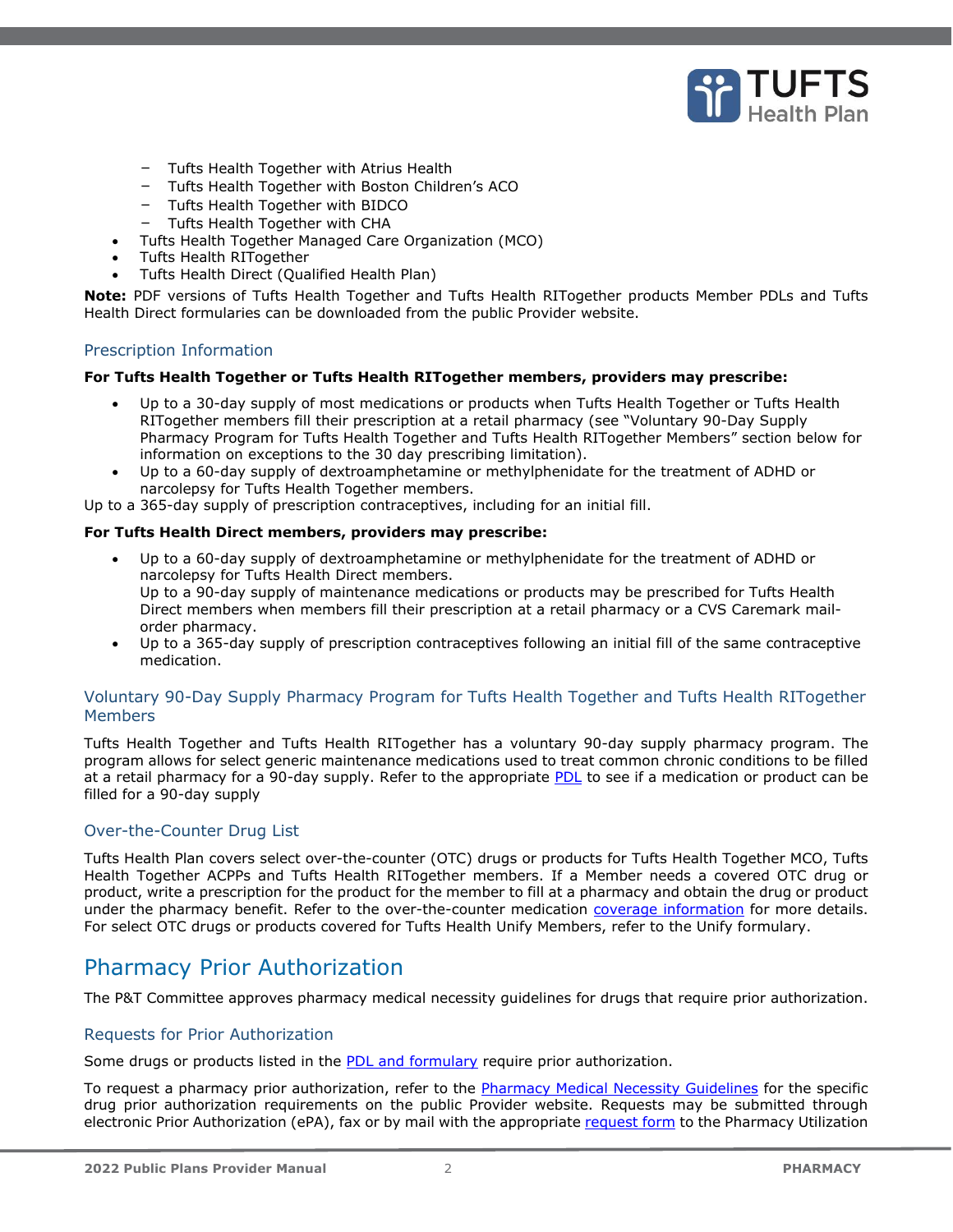

#### Management Department:

- Tufts Health Unify: Fax to 617.673.0956
- Tufts Health Together (MCO and ACPP plans), Tufts Health RITogether and Tufts Health Direct: Fax to 617.673.0988
- Mail:
- Tufts Health Plan
- Attn: Pharmacy Utilization Management Department
- 1 Wellness Way
- Canton, MA 02021-1166

Tufts Health Plan clinicians review requests and make determinations regarding prior authorizations within 24 hours for Tufts Health Together (MCO and ACPPs) and Tufts Health RITogether. Tufts Health Direct determinations are made within 48 hours after receipt but no longer than 72 hours if additional information is needed from the provider for urgent requests. For standard requests, determinations are made within 2 business days after receipt but no longer than 15 days if additional information is needed. Notification of the decision to approve or deny the request will be made via ePA, mail or fax.

If the request is denied because it does not meet Tufts Health Plan's pharmacy medical necessity guidelines, an alternate therapy may be recommended. Providers may appeal denied requests. Refer to the Rights and Responsibilities chapter for additional information on the appeals process.

# <span id="page-2-0"></span>Emergency Situations

For Tufts Health RITogether and Tufts Heath Together MCO and Tufts Health Together ACPP members in emergency situations, Tufts Health Plan clinicians respond to requests for prior authorization for a covered outpatient drug by fax, mail or ePA within 24 hours of the request. In addition, Tufts Health Plan allows for a 72 hour supply of the requested outpatient drug to be dispensed in emergency situations. Members can fill one 72 hour supply per medication in a six-month period.

# <span id="page-2-1"></span>Requests for Step Therapy Agents

Step therapy is an automated form of prior authorization, which uses claims history for approval of a drug or product at the point of sale. Step therapy programs help encourage the clinically proven use of first-line therapies and are designed so that the most therapeutically appropriate and cost-effective agents are used first, before other treatments may be covered. Step therapy protocols are based on current medical findings, FDAapproved drug labeling and drug costs.

Drugs or products are placed in a step therapy program when one or more of the following criteria are met:

- The drug or product is not considered to be first-line therapy by medically accepted clinical practice guidelines.
- The drug or product has a disproportionate cost when compared to other agents used to treat the same disease or medical condition.

For more information, including which drugs are currently included in a step therapy program, refer to the PDL or formulary. Members who are currently on drugs that meet the initial step therapy criteria will automatically be able to fill their prescriptions for a step therapy medication. If the Member does not meet the initial step therapy criteria, the prescription will deny at the point of sale with a message indicating that prior authorization is required. Providers may submit prior authorization requests to Tufts Health Plan using the utilization review process for Members who do not meet the step therapy criteria at the point of sale or who do not have claims history in the system.

# <span id="page-2-2"></span>Requests for Drugs or Products Not Listed on the Preferred Drug List or Formulary

Tufts Health Plan considers any drug or product not listed in the current [PDL or formulary](https://tuftshealthplan.com/provider/pharmacy/tufts-health-public-plans) to be new-to-market or non-covered unless it falls under a benefit exclusion listed below. Non-covered drugs or products have safe, comparably effective and less expensive alternatives available. In most cases, alternatives are approved by the FDA for the treatment of the particular diagnosis and are widely used and accepted by the medical community to treat the same condition. If a provider believes there is a medical necessity for a member to continue on a non-covered drug or product, a prior authorization request can be submitted under the utilization review process.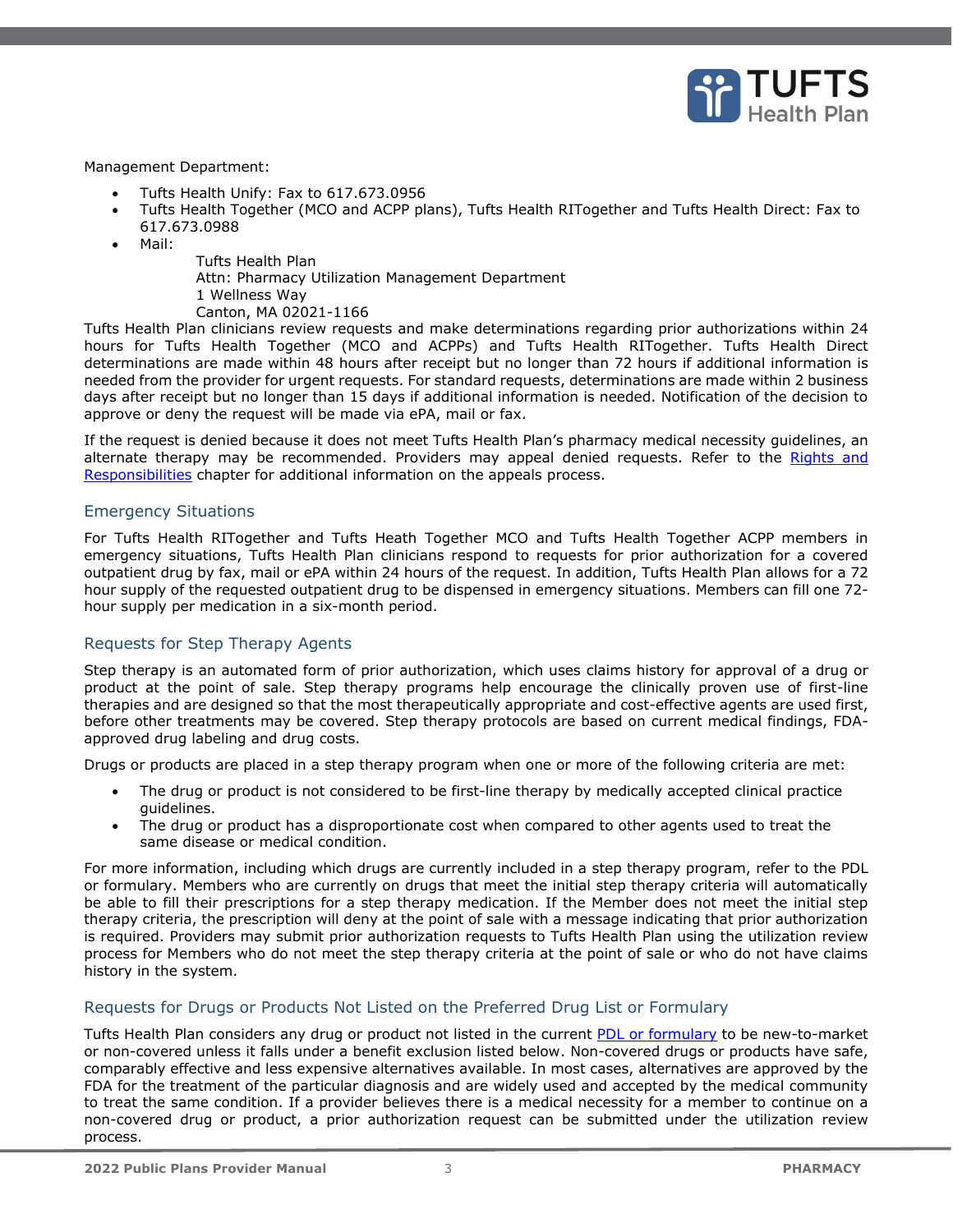

# <span id="page-3-0"></span>Limitations

# <span id="page-3-1"></span>**Exclusions**

Tufts Health Plan does not cover the following drugs or products as part of the pharmacy benefit:

- Medications used for cosmetic purposes<sup>12</sup>
- Medications used for sexual dysfunction<sup>12</sup> for Tufts Health Together MCO, Tufts Health Together ACPP, Tufts Health RITogether and Tufts Health Unify Members
- Medications used for weight  $loss<sup>11</sup>$  for Tufts Health Together MCO, Tufts Health Together ACPP and Tufts Health Unify Members
- Contraceptive implants<sup>3</sup> (for Tufts Health Together MCO, Tufts Health Together ACPP, Tufts Health Direct, and Tufts Health RITogether)
- Experimental and/or investigational drugs $^{12}$
- New-to-market medications for Tufts Health RITogether Members until the P&T Committee has reviewed and a coverage determination has been finalized
- Infertility agents<sup>1</sup> for Tufts Health Together MCO, Tufts Health Together ACPPs, Tufts Health RITogether and Tufts Health Unify Members<sup>3</sup>
- Over-the-counter medications not listed on the Tufts Health Direct formulary or on the Plan's OTC list for Tufts Health Together MCO, Tufts Health Together ACPP and Tufts Health RITogether Members
- Medical supplies $3$
- Mifepristone (Mifeprex)<sup>3</sup>
- Digital therapeutics and prescription digital therapeutics (PDTs), unless indicated otherwise
- Drugs not approved by the United States Food and Drug Administration (FDA)<sup>24</sup>

Contact Provider Services at **888.257.1985** (Massachusetts) or **844.301.4093** (Rhode Island) with any questions about coverage.

# <span id="page-3-2"></span>Generic Substitutions (Massachusetts)

Consistent with Massachusetts law, which mandates that individuals receive the generic equivalent of a medication when one is available, Members who are prescribed a brand-name drug will receive the generic drug or product at the pharmacy and will pay the applicable tier co-payment for that generic.

However, when the prescriber writes a "no substitutions" prescription for a brand-name drug or product when generic drugs are available, Tufts Health Plan will not cover the brand-name drug or product without approving a provider-submitted request for the non-covered brand-name drug or product. If Members need a brand-name drug or product, submit a request for medical necessity.

**Note:** The brand-name drug or product may be preferred over the interchangeable generic in some instances. Please refer to the [PDL](https://tuftshealthplan.com/provider/pharmacy/tufts-health-public-plans) when prescribing.

Certain drugs or products where blood-level maintenance is crucial, or with complex pharmacokinetics, dosage forms, or narrow therapeutic efficacy, are not subject to substitution (unless the Member is enrolled in *Tufts Health Unify*).

These products for Tufts Health Together MassHealth MCO Plan and ACPPs are:

- Dilantin
- Neoral oral solution
- Premarin
- Prograf
- **Synthroid**

<sup>2</sup> For Tufts Health RITogether, in accordance with the Rhode Island Medicaid Managed Care Services Pharmacy Benefit Plan Protocols. <sup>3</sup> May be covered under the medical benefit.

<sup>1</sup> For Tufts Health Together MCO and Tufts Health Together ACPPs, in accordance with guidelines found in 130 CMR 406.413(B)

<sup>4</sup> For Tufts Health Together MCO and Tufts Health Together ACPPs, in accordance with 130 CMR 4.06.412(A)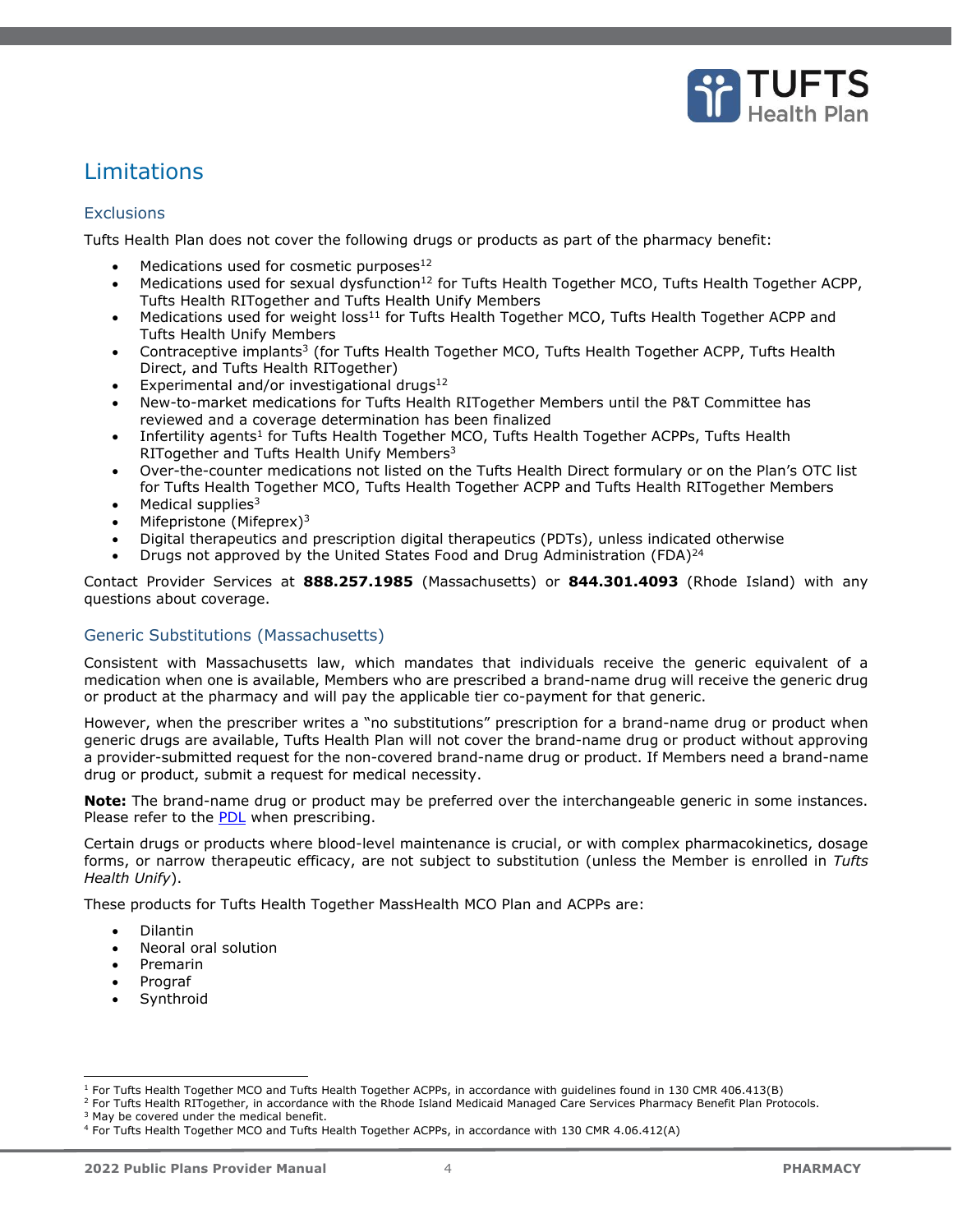

# <span id="page-4-0"></span>Generic Substitutions (Rhode Island)

Consistent with Rhode Island law, members who are prescribed a brand-name drug will receive the generic at the pharmacy and will pay the applicable tier co-payment for that generic, where applicable.

**Note:** When the prescriber writes "brand-name necessary" on a prescription for a brand-name drug when a generic version is available, Tufts Health Plan will not cover the brand-name drug without approving a providersubmitted request for the non-covered brand name drug. If the Member needs a brand-name drug, submit a request for medical necessity.

Certain drugs or products where blood-level maintenance is crucial, or with complex pharmacokinetics, dosage forms or narrow therapeutic efficacy, are not subject to substitution.

These products for Tufts Health RITogether are:

- Dilantin
- Neoral oral solution
- Premarin
- Prograf
- **Synthroid**

#### <span id="page-4-1"></span>New-to-Market Drugs (Massachusetts)

Tufts Health Plan reviews new drugs or products for safety and efficacy before adding them to the PDL or formulary. The coverage determination of new-to-market (NTM) drugs or products are delayed until the P&T Committee has reviewed them. In the interim, if a provider believes a Tufts Health Together MCO, Tufts Health Together ACPP, Tufts Health Direct or Tufts Health Unify Member has a medical need for the drug or product, a request can be submitted under the utilization review process. Contact Provider Services at **888.257.1985** (Massachusetts) with any questions regarding the coverage status of a drug or product.

# <span id="page-4-2"></span>Quantity Limits

The quantity limitations program restricts the quantity of a drug or product covered in a given time period. These quantities are based on recognized standards of care, such as FDA recommendations for use. If a provider believes a Member needs a quantity greater than the program limitation, a request can be submitted under the utilization review process.

# <span id="page-4-3"></span>Medicare Part D (Massachusetts)

If Members have Medicare prescription drug coverage (Part D), the Part D plan will cover most of the prescription drugs. Even so, Tufts Health Plan will cover some drugs, such as select excluded drugs. Some co-payment amounts may still apply to these covered drugs. Contact Provider Services at **888.257.1985** for additional information. Members can also find out more about their Medicare prescription drug coverage by calling Medicare at 800.633.4227 (TTY: 711), visiting [Medicare's website](https://www.medicare.gov/) or referring to their [Medicare and You Handbook.](https://www.medicare.gov/medicare-and-you/medicare-and-you.html)

# <span id="page-4-4"></span>Specialty Pharmacy

Tufts Health Plan's designated specialty pharmacy (SP) program supplies a select number of drugs used to treat complex disease states. Specialty pharmacies specialize in providing these medications and are staffed with nurses, coordinators, and pharmacists to provide support services for Members. Medications include, but are not limited to, those used to treat hepatitis C, growth hormone deficiency, multiple sclerosis, rheumatoid arthritis, and cancers. When appropriate, additional medications are identified and added to this program.

Tufts Health Plan offers Members a SP program through CVS Specialty pharmacy. For medications included in the designated SP program, providers may prescribe up to a 30-day supply of medication through CVS Specialty pharmacy. Use the [CVS Specialty Enrollment Form](https://tuftshealthplan.com/documents/providers/forms/specialty-pharmacy-services-enrollment-f) to request specialty medications. Medications that CVS Specialty pharmacy provides for Members are not covered through retail pharmacies, other specialty pharmacies or mail-order pharmacies.

In addition to providing specific specialty medications, CVS Specialty pharmacy will: